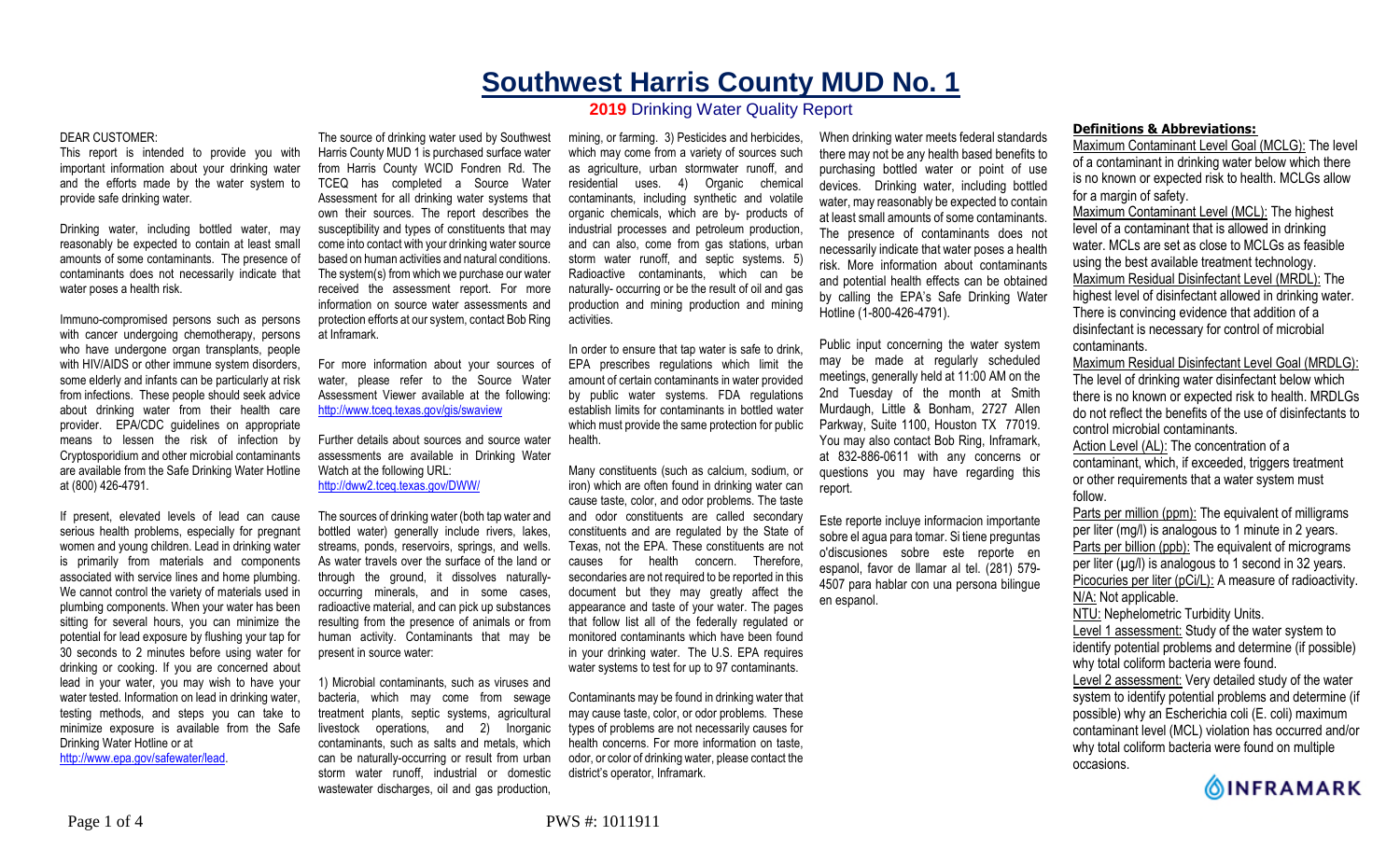| <b>Substance</b>                                                          | Unit<br>0f<br><b>Measure</b>        | Year | <b>MCL</b>                  | Average<br>Level<br><b>Detected</b>  | Minimum - Maximum<br>Level<br><b>Detected</b>            | <b>MCLG</b>  | $\ln$<br>Compliance | <b>Typical Sources</b>                                                                                     |  |  |
|---------------------------------------------------------------------------|-------------------------------------|------|-----------------------------|--------------------------------------|----------------------------------------------------------|--------------|---------------------|------------------------------------------------------------------------------------------------------------|--|--|
| <b>Synthetic Organic Contaminants Including Pesticides and Herbicides</b> |                                     |      |                             |                                      |                                                          |              |                     |                                                                                                            |  |  |
| Atrazine                                                                  | ppb                                 | 2018 | 3                           | 0.12                                 | $0.12 - 0.12$                                            | 3            | Yes                 | Runoff from herbicide used on row crops.                                                                   |  |  |
| Inorganic Contaminants (Regulated at the Water Plant)                     |                                     |      |                             |                                      |                                                          |              |                     |                                                                                                            |  |  |
| Nitrate                                                                   | ppm                                 | 2019 | 10 <sup>°</sup>             | 0.43                                 | $0.17 - 0.57$                                            | 10           | Yes                 | Runoff from fertilizer use; leaching from septic tanks, sewage; erosion of natural deposits.               |  |  |
| <b>Disinfectant Byproducts</b>                                            |                                     |      |                             |                                      |                                                          |              |                     |                                                                                                            |  |  |
| Haloacetic Acids (HAA5)                                                   | ppb                                 | 2019 | 60                          | 18.1                                 | 14 - 22.4                                                | $\mathbf 0$  | Yes                 | By-product of drinking water disinfection.                                                                 |  |  |
| <b>Total Trihalomethanes</b>                                              | ppb                                 | 2019 | 80                          | 26.43                                | $19.6 - 32$                                              | $\mathbf{0}$ | <b>Yes</b>          | By-product of drinking water disinfection.                                                                 |  |  |
| <b>Substance</b>                                                          | Unit<br>0f<br><b>Measure</b>        | Year | <b>MRDL</b>                 | Average<br>Level<br><b>Detected</b>  | Minimum - Maximum<br>Level<br><b>Detected</b>            | <b>MRDLG</b> | In.<br>Compliance   | <b>Typical Sources</b>                                                                                     |  |  |
| <b>Maximum Residual Disinfectant Level</b>                                |                                     |      |                             |                                      |                                                          |              |                     |                                                                                                            |  |  |
| <b>Chlorine Residual</b>                                                  | ppm                                 | 2019 | 4.0                         | 2.44                                 | $1.92 - 3.14$                                            | 4.0          | <b>Yes</b>          | Water additive used to control microbes.                                                                   |  |  |
| <b>Substance</b>                                                          | Unit<br><b>of</b><br><b>Measure</b> | Year | 90th<br>Percentile<br>Value | <b>EPA</b><br><b>Action</b><br>Level | Number of<br><b>Results above</b><br><b>Action Level</b> | <b>MCLG</b>  | $\ln$<br>Compliance | <b>Typical Sources</b>                                                                                     |  |  |
| Lead and Copper (Regulated at Customers Tap)                              |                                     |      |                             |                                      |                                                          |              |                     |                                                                                                            |  |  |
| Lead                                                                      | ppb                                 | 2018 | 4.2                         | 15                                   | $\mathbf 0$                                              | $\mathbf{0}$ | <b>Yes</b>          | Corrosion of household plumbing systems; erosion of natural deposits.                                      |  |  |
| Copper                                                                    | ppm                                 | 2018 | 0.24                        | 1.3                                  | $\mathbf 0$                                              | 1.3          | <b>Yes</b>          | Corrosion of household plumbing systems, erosion of natural deposits; leaching from wood<br>preservatives. |  |  |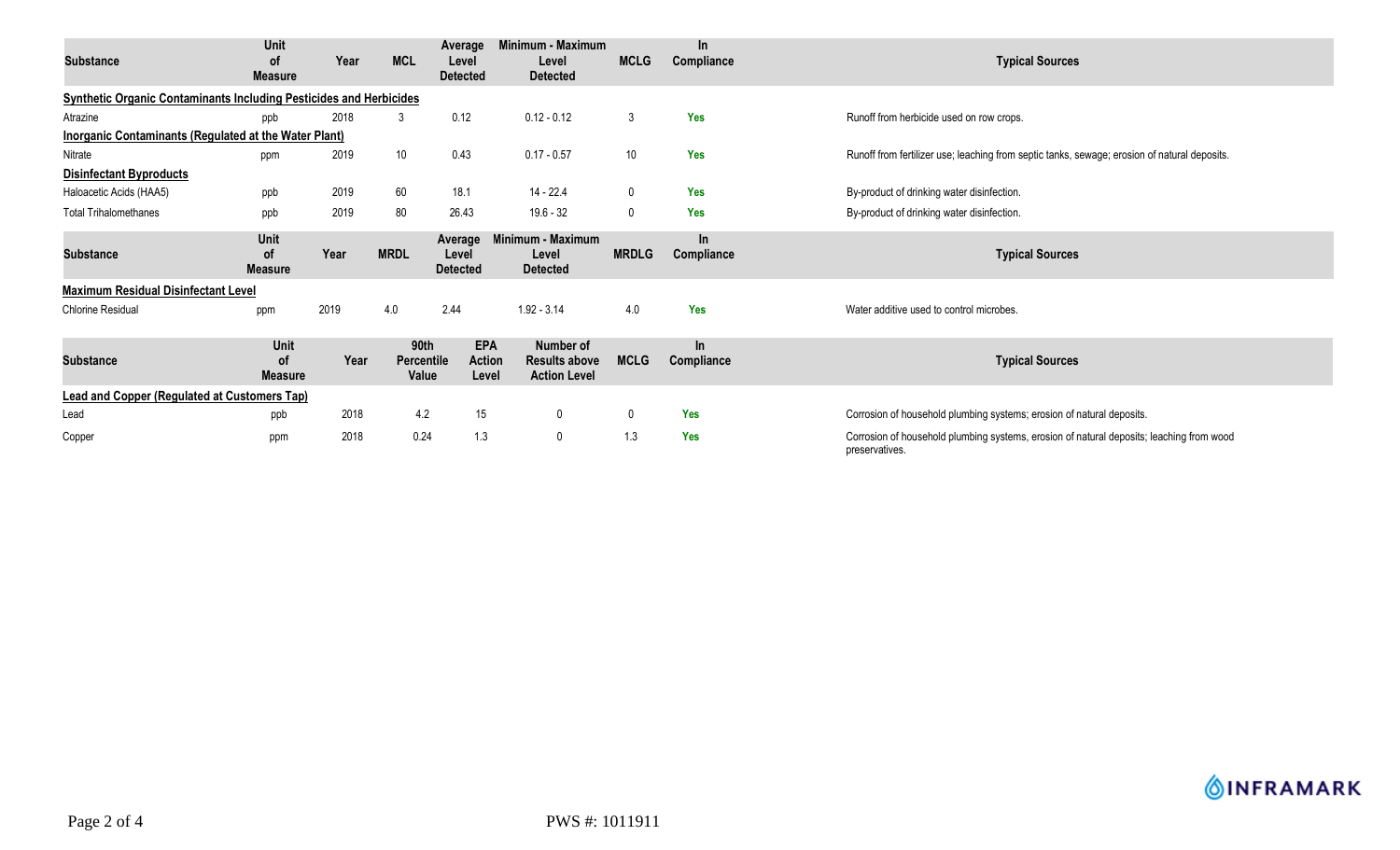## **Our Water Supply System Received Water From City of Houston Water Quality Results are Listed Below**

| <b>Substance</b>                                                          | Unit<br>0f<br><b>Measure</b> | Year | <b>MCL</b>      | Average<br>Level<br><b>Detected</b> | Minimum - Maximum<br>Level<br><b>Detected</b> | <b>MCLG</b>    | <b>In</b><br>Compliance | <b>Typical Sources</b>                                                                                                                                                                                                         |
|---------------------------------------------------------------------------|------------------------------|------|-----------------|-------------------------------------|-----------------------------------------------|----------------|-------------------------|--------------------------------------------------------------------------------------------------------------------------------------------------------------------------------------------------------------------------------|
| Radioactive Contaminants (Regulated at the Water Plant)                   |                              |      |                 |                                     |                                               |                |                         |                                                                                                                                                                                                                                |
| Uranium                                                                   | ug/L                         | 2019 | 30              | 3                                   | $3 - 3$                                       | 0              | <b>Yes</b>              | Erosion of natural deposits.                                                                                                                                                                                                   |
| Gross Alpha                                                               | pCi/L                        | 2019 | 15              | $\overline{4}$                      | $4 - 4$                                       | 0              | <b>Yes</b>              | Erosion of natural deposits.                                                                                                                                                                                                   |
| <b>Synthetic Organic Contaminants Including Pesticides and Herbicides</b> |                              |      |                 |                                     |                                               |                |                         |                                                                                                                                                                                                                                |
| Simazine                                                                  | ppb                          | 2019 |                 | 0.1                                 | $0 - 0.16$                                    | $\overline{4}$ | <b>Yes</b>              | Herbicide runoff.                                                                                                                                                                                                              |
| Atrazine                                                                  | ppb                          | 2019 | 3               | 0.13                                | $0 - 0.2$                                     | 3              | <b>Yes</b>              | Runoff from herbicide used on row crops.                                                                                                                                                                                       |
| <b>Unregulated Contaminants</b>                                           |                              |      |                 |                                     |                                               |                |                         |                                                                                                                                                                                                                                |
| Bromoform                                                                 | ppb                          | 2019 | N/A             | 1.7                                 | $0 - 3.7$                                     | N/A            | <b>Yes</b>              | By-product of drinking water disinfection.                                                                                                                                                                                     |
| Bromodichloromethane                                                      | ppb                          | 2019 | N/A             | 4.88                                | $1.2 - 8.2$                                   | N/A            | <b>Yes</b>              | By-product of drinking water disinfection.                                                                                                                                                                                     |
| Dibromochloromethane                                                      | ppb                          | 2019 | N/A             | 1.4                                 | $0 - 3.3$                                     | N/A            | <b>Yes</b>              | By-product of drinking water disinfection.                                                                                                                                                                                     |
| Chloroform                                                                | ppb                          | 2019 | N/A             | 16.95                               | $1.1 - 32$                                    | N/A            | <b>Yes</b>              | By-product of drinking water disinfection.                                                                                                                                                                                     |
| Manganese                                                                 | ppm                          | 2019 | N/A             | 0.01                                | $0 - 0.0546$                                  | N/A            | <b>Yes</b>              | Abundant naturally occurring element.                                                                                                                                                                                          |
| regulation is warranted.                                                  |                              |      |                 |                                     |                                               |                |                         | Unregulated contaminants are those for which EPA has not established drinking water standards. The purpose of unregulated contaminant monitoring is to assist EPA in determining the occurrence of unregulated contaminants in |
| Inorganic Contaminants (Regulated at the Water Plant)                     |                              |      |                 |                                     |                                               |                |                         |                                                                                                                                                                                                                                |
| Arsenic                                                                   | ppb                          | 2019 | 10 <sup>°</sup> | 3.43                                | $0 - 8$                                       | $\mathbf 0$    | Yes                     | Erosion of natural deposits; runoff from orchards; runoff from glass, and electronics production<br>wastes.                                                                                                                    |
| Barium                                                                    | ppm                          | 2019 | 2               | 0.18                                | $0.0226 - 0.4$                                | $\overline{2}$ | <b>Yes</b>              | Discharge of drilling wastes; discharge from metal refineries; erosion of natural deposits.                                                                                                                                    |
| Chromium                                                                  | ppb                          | 2019 | 100             | 8.9                                 | $0 - 14.3$                                    | 100            | <b>Yes</b>              | <b>Natural Erosion</b>                                                                                                                                                                                                         |
| Selenium                                                                  | ppb                          | 2019 | 50              | 4.87                                | $0 - 12.9$                                    | 50             | <b>Yes</b>              | Erosion of natural deposits.                                                                                                                                                                                                   |
| Nitrate                                                                   | ppm                          | 2019 | 10              | 0.26                                | $0 - 1.02$                                    | 10             | <b>Yes</b>              | Runoff from fertilizer use; leaching from septic tanks, sewage; erosion of natural deposits.                                                                                                                                   |
| Fluoride                                                                  | ppm                          | 2019 | 4               | 0.27                                | $0 - 0.74$                                    | -4             | <b>Yes</b>              | Erosion of natural deposits; water additive which promotes strong teeth; discharge from fertilizer and<br>aluminum factories.                                                                                                  |
| Cyanide                                                                   | ppb                          | 2019 | 200             | 32.22                               | $0 - 80$                                      | 200            | <b>Yes</b>              | Discharge from plastic and fertilizer factories; discharge from steel/metal factories.                                                                                                                                         |
| <b>Turbidity</b>                                                          |                              |      |                 |                                     |                                               |                |                         |                                                                                                                                                                                                                                |
| Turbidity                                                                 | <b>NTU</b>                   | 2019 |                 | 0.25                                | $0.06 - 0.52$                                 | N/A            | <b>Yes</b>              | Soil runoff.                                                                                                                                                                                                                   |

Turbidity has no health effects. However, turbidity can interfere with disinfection and provide a medium for microbial growth. Turbidity may indicate the presence of disease-causing organisms. These organisms include bacte symptoms such as nausea, cramps, diarrhea and associated headaches.